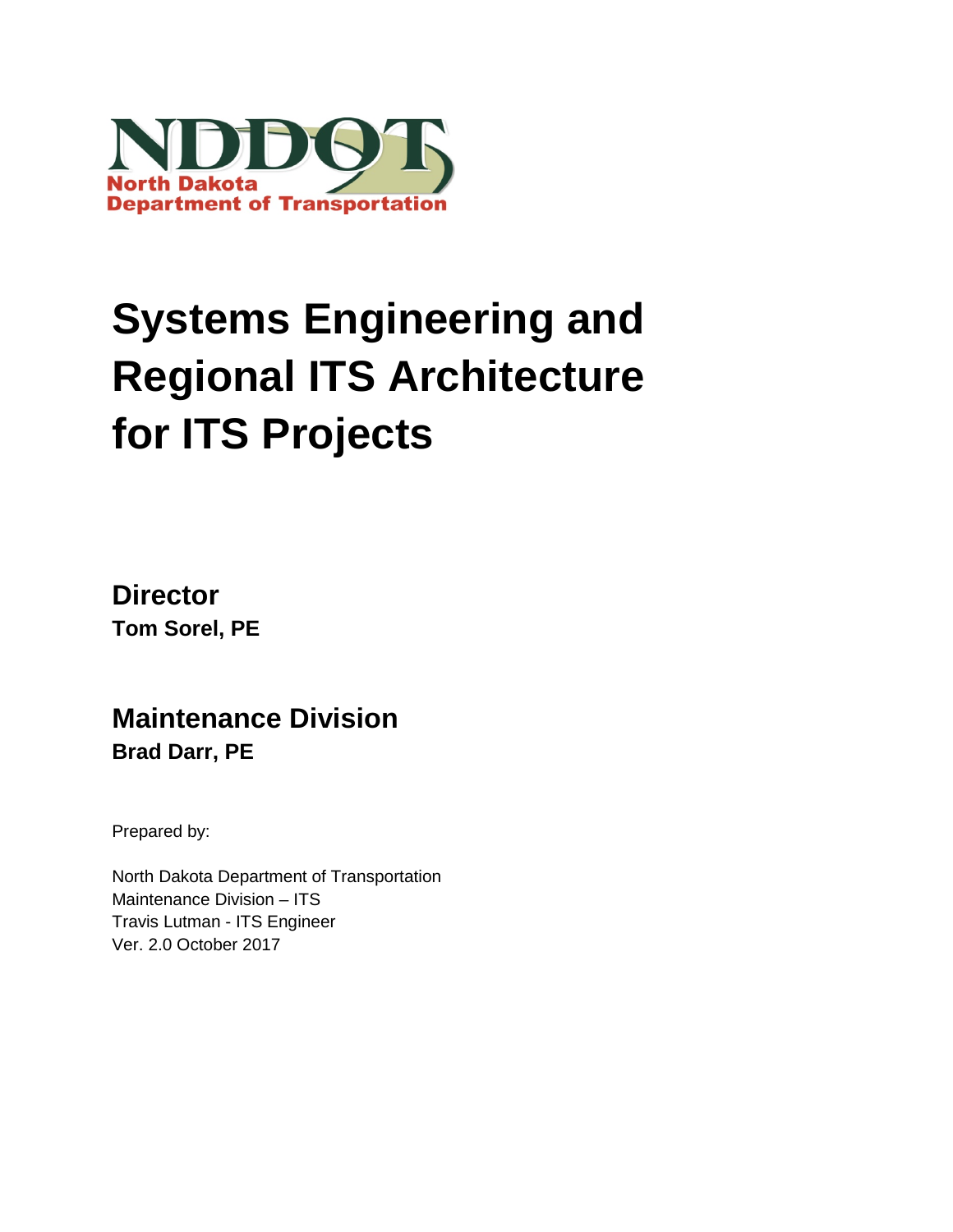# **1.0 Preface**

The North Dakota Department of Transportation (NDDOT) has established an Intelligent Transportation Systems (ITS) program. To guide the development of this program, NDDOT (along with several local jurisdictions) have developed a regional and statewide ITS architecture to serve as a framework that will guide ITS planning, project development, and implementation to achieve increased integration of the region's transportation system. In addition to the architecture, NDDOT has adapted a comprehensive process for ITS project planning and implementation termed Systems Engineering (SE), including an easy-to-use checklist.

The SE process is a **Federal requirement (23 CFR 940)** for deploying ITS at any project level using Federal funds. All ITS projects using Federal funds must use SE to increase the chances of a successful ITS deployment. The SE requirements are detailed in Section 3.0 of this document.

However, a gap exists between the knowledge of the ITS planning process and its application to ITS project development. This user's guide is intended to address the gap and is primarily intended for three groups of NDDOT employees:

- Planning/Project managers –who plan, design, develop and deploy ITS projects
- Project Engineers/Managers –who are responsible for overall project management
- ITS / Operations planning staff who are responsible for overall ITS / Operations program direction and deployment

Specifically, this guide identifies what activities need to be performed at different phases of an ITS project and by whom in order to meet SE requirements. While all of the groups of users are expected to be familiar with the ITS concepts and terminology used in this guide, it is strongly suggested that they undergo additional training on the use of NDDOT's Statewide ITS Architecture and the Systems Engineering process. You can visit the most recent versions of North Dakota's ITS architectures online at: [http://www.atacenter.org/regional/;](http://www.atacenter.org/regional/) while the National ITS Architecture can be found at:<http://itsarch.iteris.com/itsarch/>

FHWA online training for the ITS architecture and systems engineering can be found at:

[https://www.pcb.its.dot.gov/t3/s070313/s070313\\_guide\\_a\\_int.asp](https://www.pcb.its.dot.gov/t3/s070313/s070313_guide_a_int.asp)

# **2.0 Federal Requirements for ITS Projects**

The Federal requirements can be found in 23 CFR 940

[\(https://ops.fhwa.dot.gov/its\\_arch\\_imp/docs/20010108.pdf\)](https://ops.fhwa.dot.gov/its_arch_imp/docs/20010108.pdf). These rules apply to all ITS projects funded with federal dollars, and are recommended for all ITS.

The Rule makes two main points for ITS projects using Federal funds:

- 1. An ITS Architecture must be developed and maintained for your region
- 2. A systems engineering approach must be followed for the development of the project

ITS Projects in North Dakota must refer to an ITS Architecture. Currently there are several ITS architecture and planning efforts (NDDOT statewide ITS Architecture and plan, in addition to regional architectures and plans for MPOs of Fargo/Moorhead, Grand Forks/East Grand Forks and Bismarck/Mandan) which have been developed and are actively being maintained. For the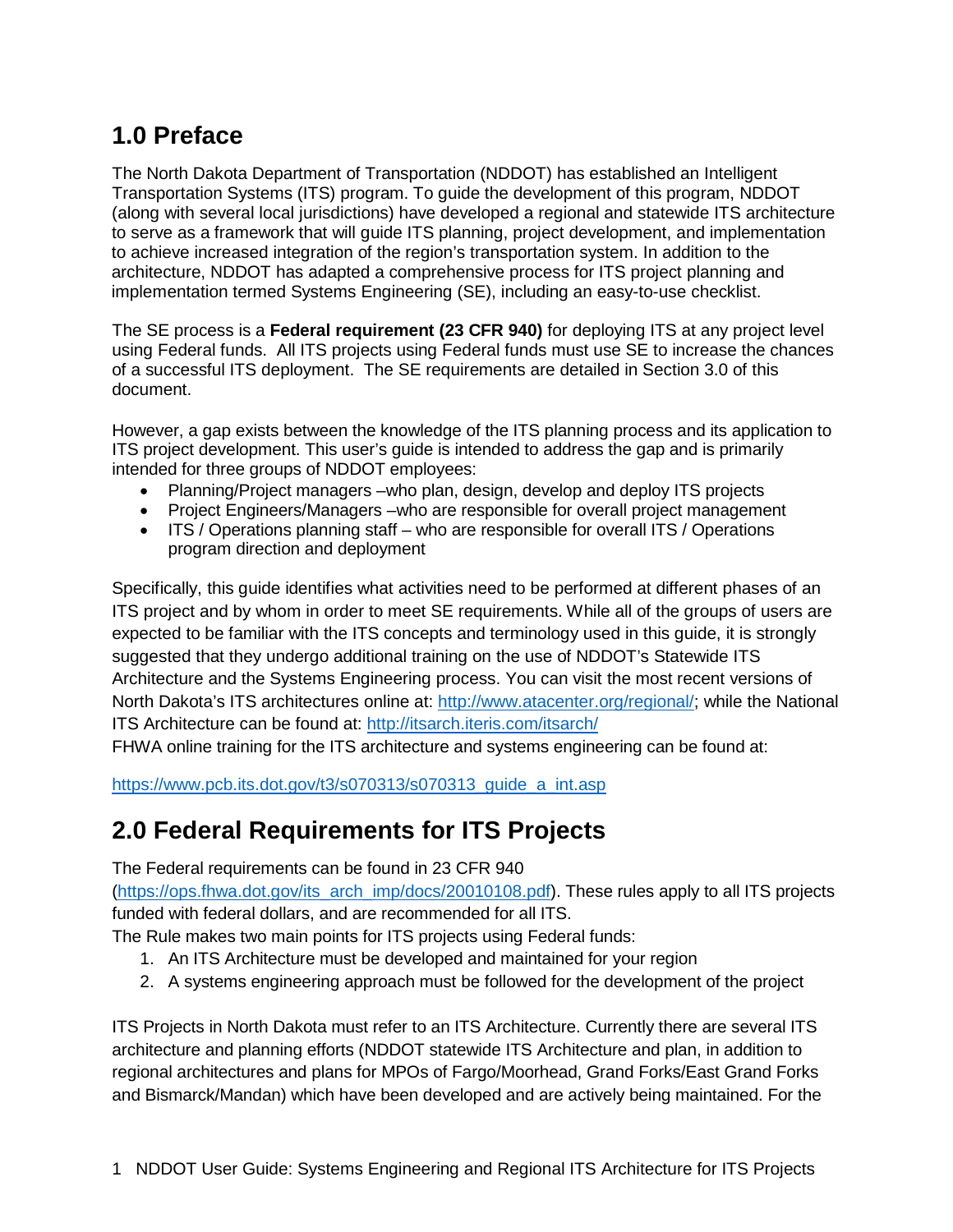purposes of this guide you should be aware of which architecture corresponds to your project. For the most part, projects outside the boundaries of an MPO would be found in the Statewide ITS Architecture, with supplemental information (including project prioritization) found in the NDDOT ITS Strategic Plan [\(http://www.ugpti.org/research/projects.php?view=244\)](http://www.ugpti.org/research/projects.php?view=244). Projects along the border of, or between two architectures, should consider both.

In addition to the development of a regional ITS Architecture, the final rule also requires the use of Systems Engineering (SE). This is a systematic approach to defining what you want your system to do, developing a plan to get there, and then as you build, checking to make sure your system meets your needs -solving problems early.

# **Rule 940 SE Requirements**

Rule 940.11 states that the systems engineering analysis shall include at a minimum:

- 1. Identification of portions of the regional ITS architecture being implemented
- 2. Identification of participating agencies roles and responsibilities
- 3. Requirements definitions
- 4. Analysis of alternative system configurations and technology options to meet requirements
- 5. Procurement options
- 6. Identification of applicable ITS standards and testing procedures
- 7. Procedures and resources necessary for operations and management of the system

# **3.0 Definition of an ITS Project**

An ITS project is defined as any project that provides or significantly contributes to the provision of one or more ITS user services defined in the National ITS

Architecture:<http://www.iteris.com/itsarch/>

Rule 940 defines an ITS Project as "...any project that in whole or in part funds the acquisition of technologies or systems of technologies that provide or significantly contribute to the provision of one or more ITS user services as defined in the National ITS Architecture."

Simply put, we are talking about any ITS project, (standalone or as part of a larger project) where one transportation-related system communicates electronically as a system or with another system, (now or planned in the future).

For example: a traffic signal that communicates to a central operating center would be an ITS project. An isolated traffic signal which is not planned to be coordinated, or linked back to an operations center or other signals is not an ITS project.

The communication between the systems is what makes an ITS project. The Architecture is the framework (or plan) to guide the integration of different systems, and SE is the process we follow when developing the projects to ensure what we put in the field will be able to communicate with existing and future infrastructure.

# **Is it an ITS Project?**

1. New office Computers for transportation employees

**No** –Does not directly address a specific transportation problem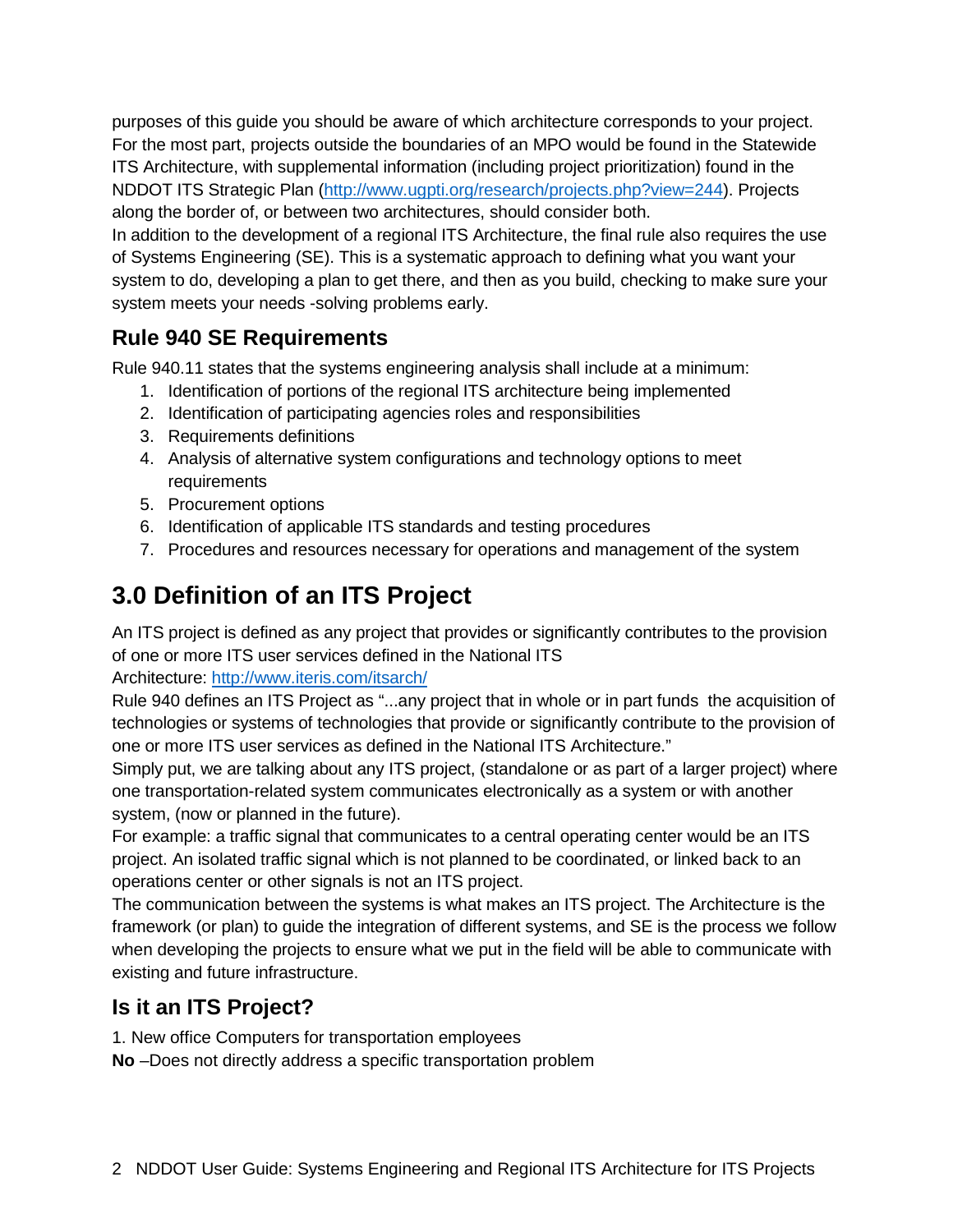2. Truck safety information.

Yes -If the data is collected electronically and transmitted to a permitting/inspection system

3. Real-time traveler information system

**Yes** –Information from an operations center is sent out to message boards in the field (Other examples; 511 and Internet travel information)

4. Data Management software to assist payroll **No** –Does not address a transportation problem

5. Maintenance management software **Possibly** –If it involves technologies to track assets, vehicle maintenance, operations...

6. Isolated traffic signal **Possibly** –If there is a plan to link the signal with other signals or an operations center in the future

7. Buying new snowplow trucks **Yes** –If the vehicle procurement includes communication technologies for data collection

8. Adding lanes/ widening of the Interstate

**Yes** –If the widening involves new ITS conduit/fiber and/or roadside equipment along the right of way

# **4.0 ITS Project Development Process**

NDDOT is in the process of integrating the use of its statewide ITS Architecture and the systems engineering requirements into the NDDOT project development process. NDDOT's ITS project development process identifies the additional steps that ITS projects must take throughout the project lifecycle.

You can refer to the [NDDOT Design Manual](http://www.dot.nd.gov/manuals/design/designmanual/designmanual.htm) for the NDDOT project development process. This applies to typical projects to certify projects in R-O-W, Utilities, and PS&E. The ITS project development process is supplemental information needed to comply with federal regulations and processes.

#### **1) Identification of ITS Projects.**

An ITS project is a project that acquires technologies or systems of technologies that contribute to one or more ITS user service. A major ITS project typically includes systems that cross jurisdictional boundaries (such as municipal, state, and federal jurisdictional boundaries), is multi modal (includes different modes of transportation such as highways, airports, and ferry terminals), or that includes systems that affect the existing regional combination of ITS elements (this may include actions like combining or adding to existing elements to form a region-wide system, removing elements from systems, or breaking systems apart to form separate systems,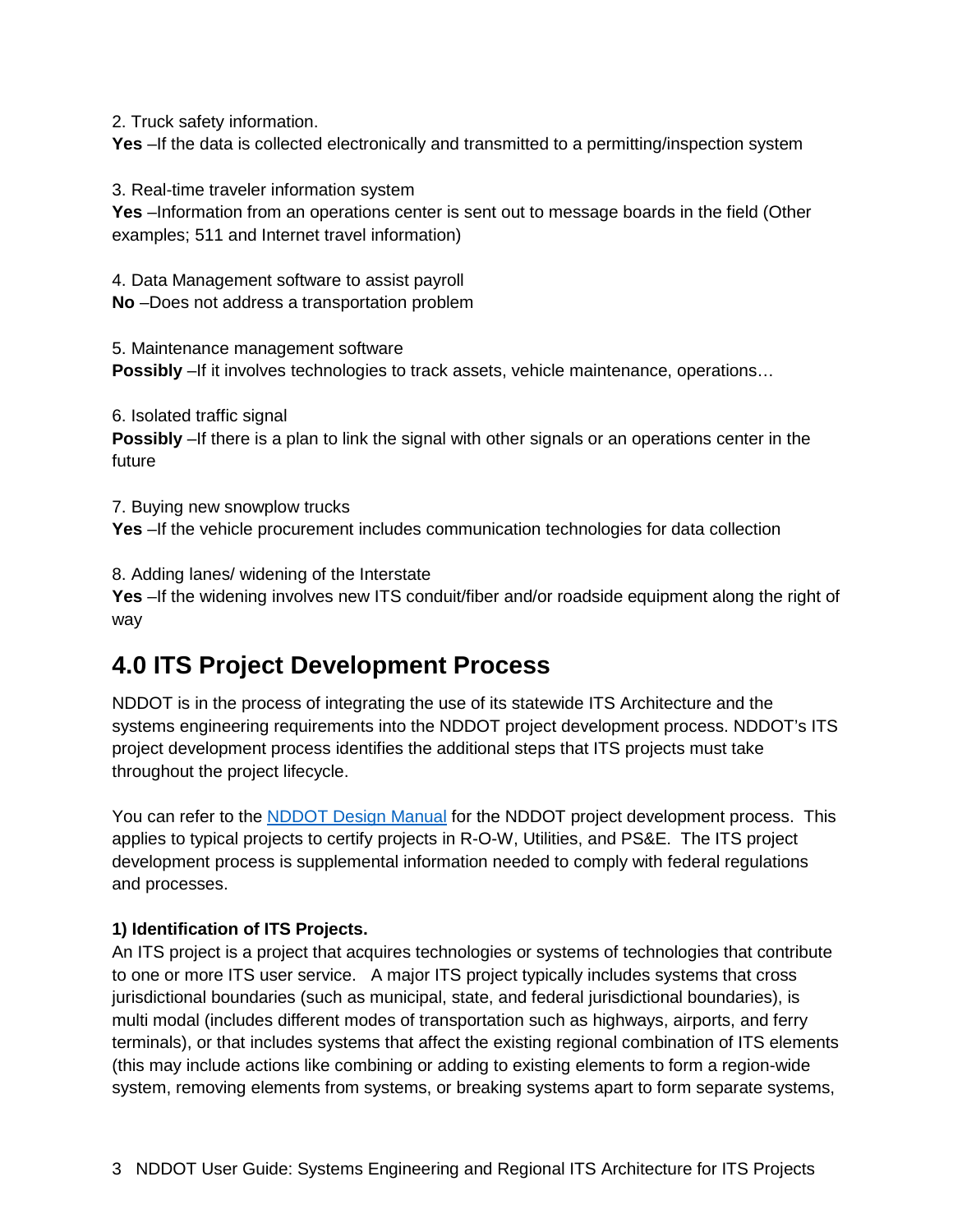etc.).

Table 1 Appendix A lists ITS elements, the associated ITS program areas, and system manager. If a project is federally funded and contains any of the elements listed in Table 1, it must be developed as an ITS project. You are encouraged to develop non-federally funded projects that contain any of the elements listed in Table 1 as ITS projects also.

Contact the NDDOT ITS Engineer if any part of a project may be an ITS element (as presented in the regional ITS architecture) and it is not included in the elements listed in table 1.

Identify all ITS projects as such in the scope portion of the Categorical Exclusion by Definition, Programmatic Categorical Exclusion, or Documented Categorical Exclusion report.

#### **2) Regional Architecture**

Develop ITS projects in accordance with the regional architecture that applies at the project location. NOTE: Some projects may fall within more than one architecture (i.e. MPO, neighboring state, etc.)

#### **3) Systems Engineering Analysis**

Complete a systems engineering analysis for all ITS projects beginning in the scoping phase and two weeks prior to PS&E. The systems engineering analysis includes items one through seven listed below and are detailed by completing the Systems Engineering Checklist.

As projects are developed, they will include normal systems engineering analysis associated with each ITS program area for items two through seven.

1. Identify the ITS elements (and associated program areas) to be installed or improved as part of the proposed project and provide a brief description of the work to be accomplished to complete installation or improvement of those elements.

2. Identify roles, responsibilities, and positions of agencies that will participate in designing, purchasing, installing, operating, maintaining, expanding, or removing the system and what their responsibility will be.

3. Note: If items three through seven are not provided in the online table for an element, contact the system manager for that element and request that the system manager develop those items and provide them to the State ITS Engineer to add to the table.

4. Identify what is needed to complete each system and how each element must function within the system. This includes all items necessary to complete a fully operational system including hardware, software, installation, training, etc.

5. Evaluate alternatives that will meet systems configuration and technology requirements and determine preferred alternatives.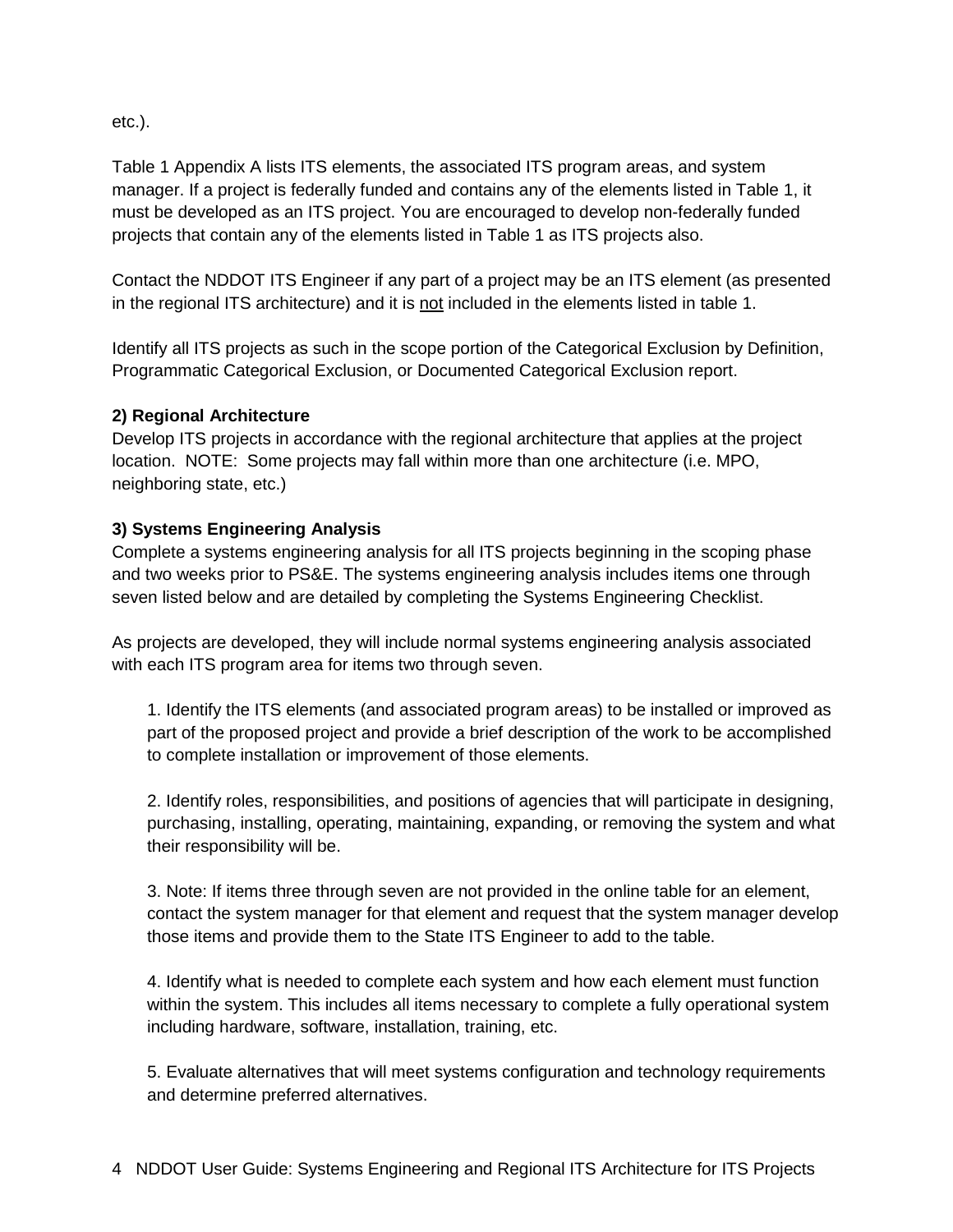6. Identify and evaluate procurement options (contractor fabricate and install, purchase proprietary system and contractor install, purchase proprietary system and install with State forces, etc). Identify the preferred option.

7. Identify the applicable standards and testing procedures from the regional ITS architecture standards section that apply to the project's ITS elements.

8. Identify all procedures and resources that are needed to manage, operate, and maintain the project's ITS elements.

An example system engineering analysis form (Systems Engineering Checklist), usable for both major and minor ITS projects, is provided online at:

Intranet: <http://mydot.nd.gov/divdist/maintenance/its.htm> or Internet:<http://www.dot.nd.gov/divisions/maintenance/its.htm>

Place the completed ITS Systems Engineering Analysis in filenet once completed prior to PS&E.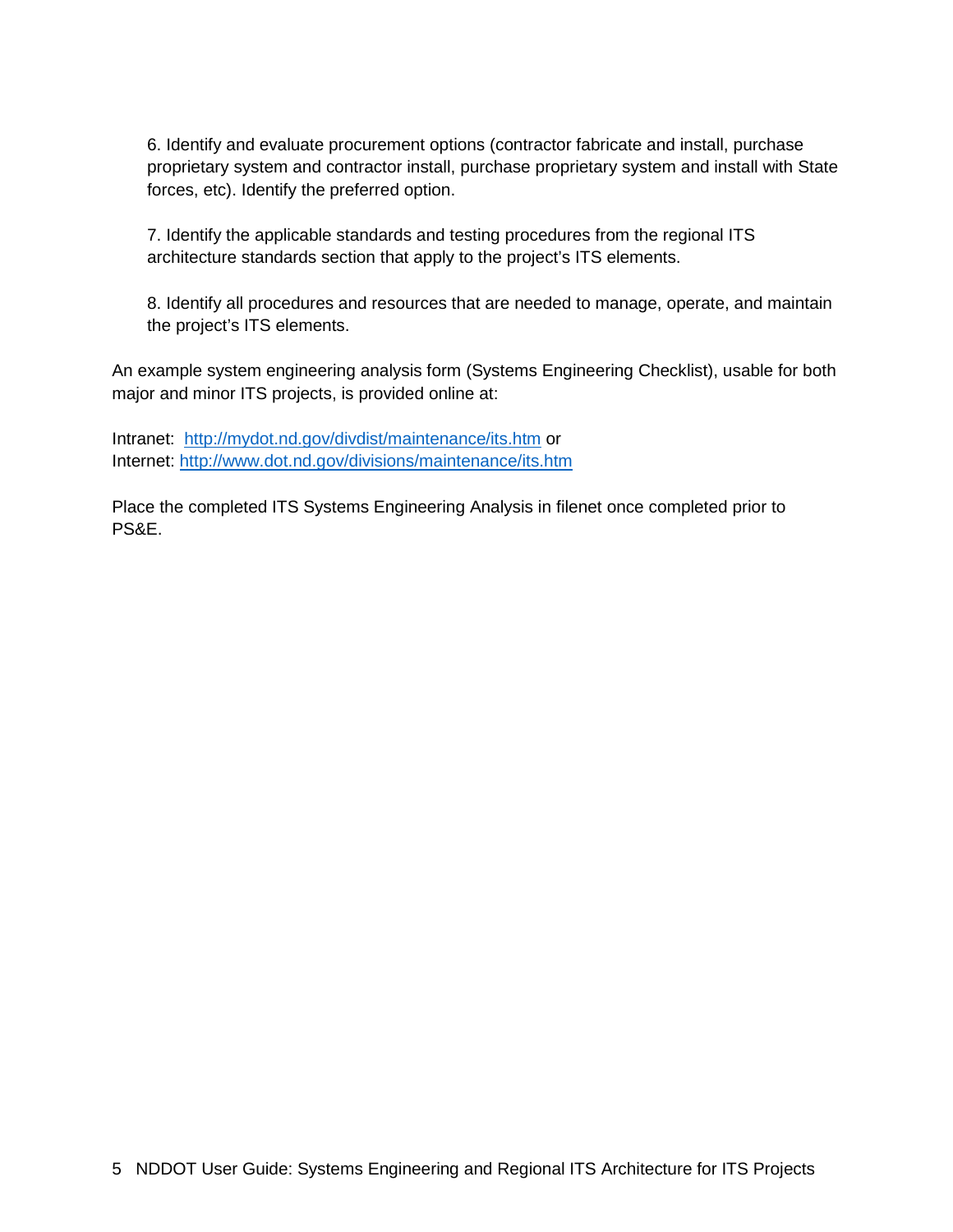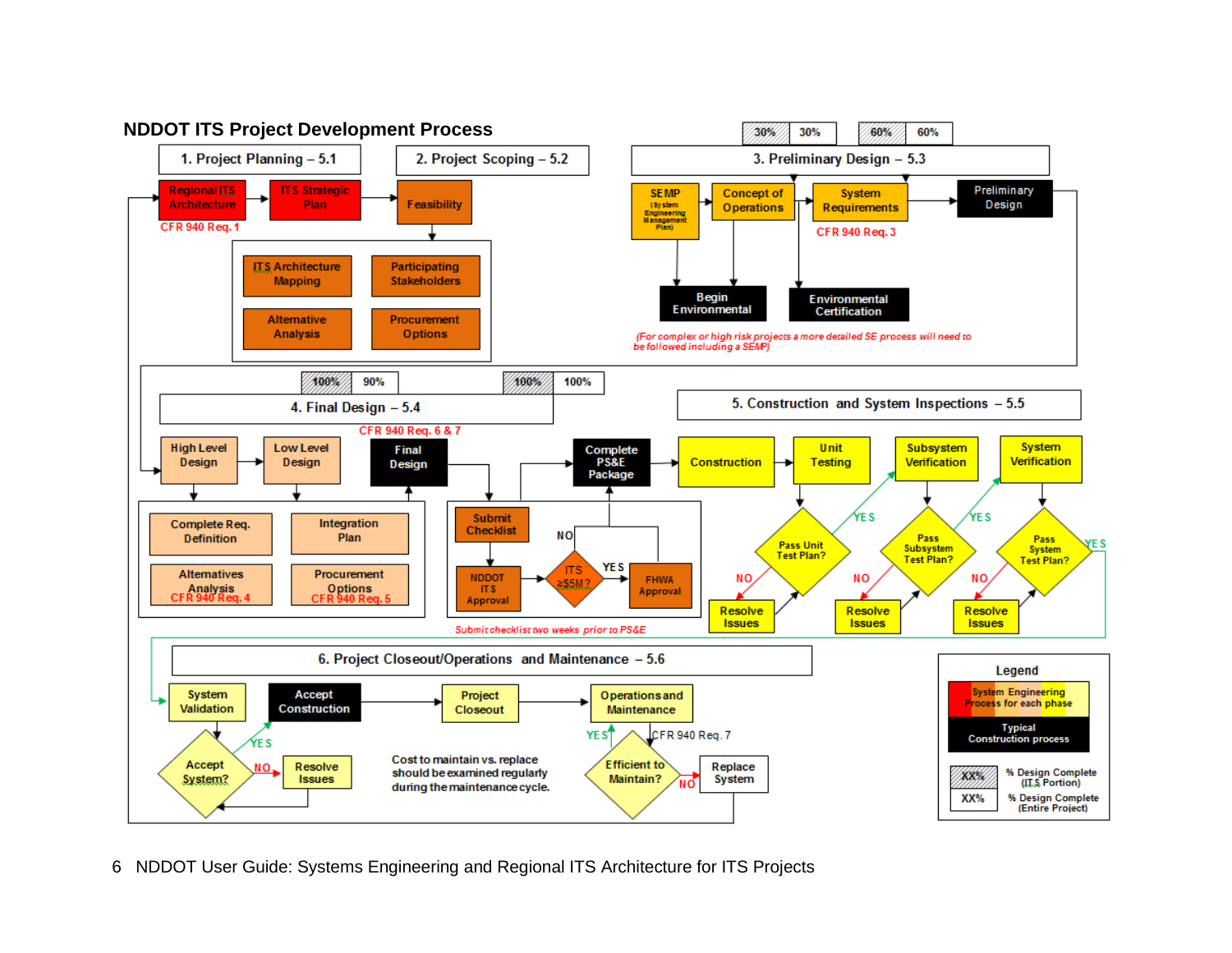# **Overview of the Systems Engineering V Model**

The V Model (or sometimes called the V Diagram) is the recommended development model for ITS projects. In the figure below, the V Model represents the ITS project life cycle. The V Model has been used in many different industries to ensure projects are completed as designed and budgeted. The V Model has been modified slightly to show how project development fits within the broader ITS project life cycle.

The left wing shows the regional ITS architecture, feasibility studies, and concept exploration that support initial identification and scoping of an ITS project based on regional needs. A gap follows the regional architecture(s) step because the regional architecture is a broader product of the planning process that covers all ITS projects in the region. The following steps in the "V" are for a specific ITS project. The central core of the "V" shows the project definition, implementation, and verification processes. The right wing shows the operations and maintenance, changes and upgrades, and ultimate retirement of the system. The wings are a key addition to the model since it is important to consider the entire life cycle during project development.

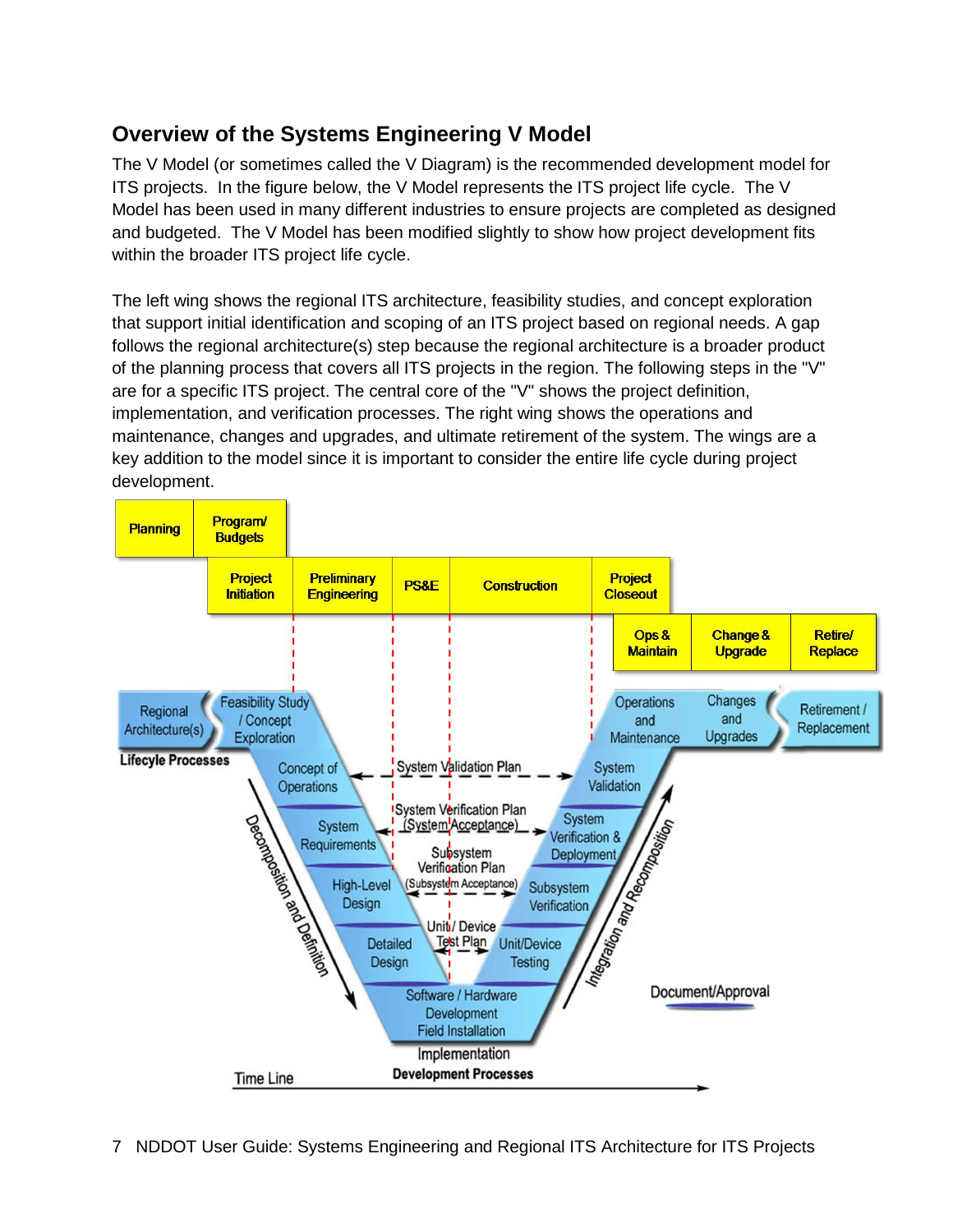# **4.1 Project Planning**

The first step in the development of an ITS project is the development of an ITS Architecture. For most ITS projects you should only have to refer and utilize the ITS Architecture (not develop or modify). The NDDOT Maintenance Division, ITS section currently maintains the Statewide ITS Architecture.

#### **ITS Architecture**

The ITS Architecture is a planning document which documents the flow of information between ITS. During the development of the Architecture stakeholders met and discussed their ITS needs, and how the various ITS would be integrated together.

The NDDOT Statewide ITS Architecture was developed under a contract with Advanced Traffic Analysis Center (ATAC) of the Upper Great Plains Transportation Institute. The most current version of the North Dakota Statewide ITS Architecture, including other ITS Architectures developed for North Dakota by ATAC can be accessed at: http://www.atacenter.org/regional/

If your ITS project differs from the ITS Architecture, the Architecture will need to be updated. The ITS Section of the Maintenance Division currently has the responsibility for updating the Statewide Architecture and for tracking any changes. For requested changes to any of the North Dakota Architectures, please refer to the corresponding Architecture for current instructions and forms, Section 5.6 has general guidelines on Architecture maintenance.

#### **ITS Strategic Plan**

The ITS strategic plan is a supplemental document to the ITS Architecture which prioritizes the projects in the ITS Architecture.

The NDDOT ITS Statewide Plan can be found at:

<http://www.ugpti.org/research/projects.php?view=244>

## **4.2 Project Scoping**

The next step in project development is Project Scoping (or Concept Exploration), where a project is selected from the ITS Strategic plan for implementation. In this phase, project documents are required by FHWA for ITS projects to ensure the use of Systems Engineering.

The level of complexity or risk of the ITS project, will determine the documentation required. The ITS Engineer can assist in the determination of whether the ITS project is high risk or complex. It is important to ensure these requirements are being met, not only for stand-alone ITS projects, but also for any NDDOT project which contains ITS elements to ensure large capital improvements are not delayed by ITS Systems Engineering requirements. Typically most ITS deployments utilize "off the shelf" components, and are considered low risk.

#### **Project Initiation**

For many ITS projects, much of the required systems engineering may already be done, and the lead agency/district/division may only need to point to (and utilize) existing documentation. For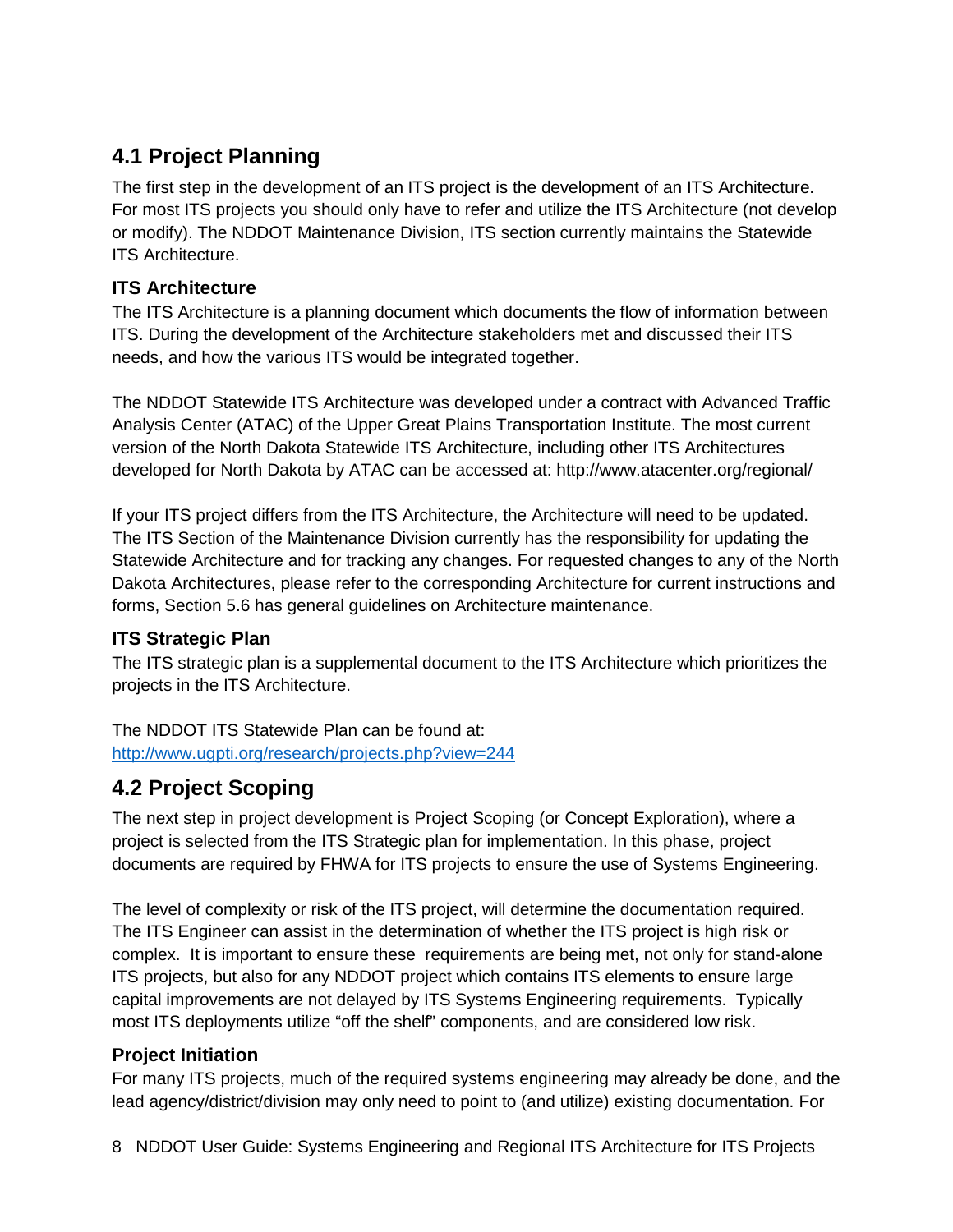ITS projects that are new, or for ITS projects that have communications-related changes to past projects, the following documentation (including documentation in the next sections) will be required for approval.

#### *ITS Architecture Mapping*

Document the portions of the ITS Architecture you are implementing. This would typically consist of output of the corresponding service packages using the regional architecture Turbo website [\(http://atacenter.org/regional\)](http://atacenter.org/regional) or Turbo Architecture© software, which describes the information flows of the system. This information should be provided in Section 3 of the SE Checklist. The service package flow diagrams are also available in Appendix A of the statewide architecture report, or in the Service Package chapter in the MPO regional architecture reports.

#### *Participating Agencies*

A list of participating agencies can be obtained from the stakeholder list from the regional architecture Turbo website. This information should be provided in Section 3 of the SE Checklist. A table of stakeholders is also available in the architecture report for the statewide and MPO regional architectures.

#### *Alternatives Analysis*

The ITS Architecture is technology independent, meaning it describes the flow of information between systems, but not the technology used to transfer the information. This document should describe the various technologies which were looked at for the project. (i.e. wireless communication vs. fiber / LED vs. Fiber Optic Signs / Digital Highway Advisory Radio vs. Analog / permanent HAR vs. portable / etc…). This information should be referenced in Section 3 of the SE Checklist.

#### *Procurement Options*

Depending on how well your ITS project is defined, there are a variety of procurement options. For some ITS projects that are well defined, low bid may work well. However for other more complex projects, particularly ones with software development, a system manager using the RFP process may be more appropriate. This information should be provided in Section 4 of the SE Checklist.

For more information on ITS Procurement, The Guide to Contracting ITS Projects and its companion web-based tool are available at:<http://www.citeconsortium.org/Model/index.htm>

#### **FHWA Project Approval**

**If the ITS component in a project or if the ITS Project exceeds \$5M, and before proceeding to preliminary design, you will need to get approval from FHWA for the ITS portions of your project.** To do this you will need to fill out the *ITS Checklist*, which is attached at the end of this users guide. Not all of the requirements listed on the checklist need to be completed at this stage, however for most projects, (ITS Architecture Mapping, Participating Agencies, Alternatives Analysis, and Procurement Options) must be identified or developed, and noted in or attached to the checklist. Once this is accomplished, the checklist will be sent to FHWA for review and if approved, preliminary design may start. During the following phases,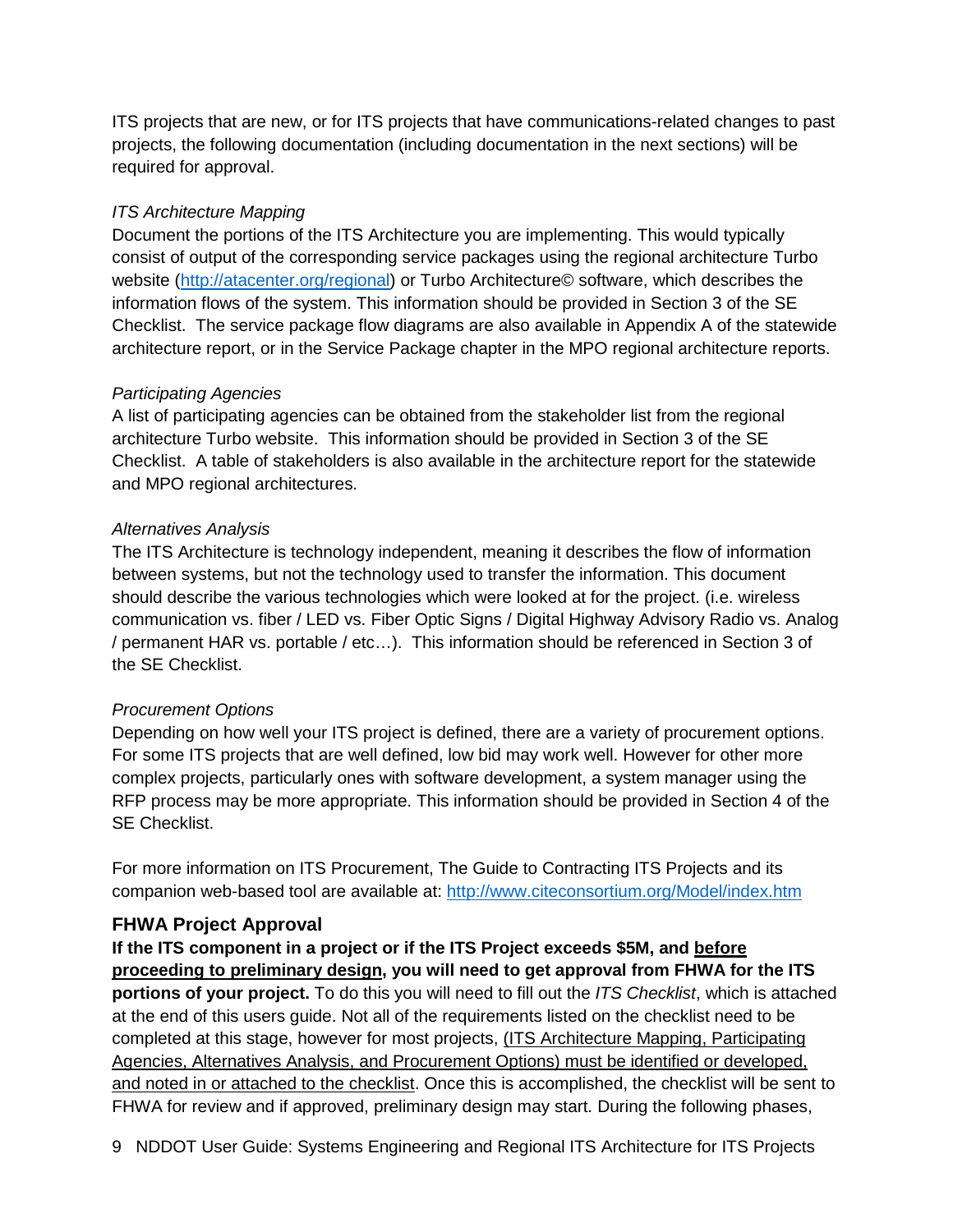the ITS Checklist should be updated as you complete the requirements and then submitted to the ITS Engineer for approval.

#### **For ITS components or ITS Projects less than \$5M, no FHWA approval is required, however, the ITS Checklist along with any other pertinent documentation will need to be approved by the NDDOT ITS Engineer prior to PS&E.**

## **4.3 Preliminary Design**

#### **Concept of Operations**

A Concept of Operations (ConOps) is different than the Operational Concept found in the Architecture which defines the roles and responsibilities of the stakeholders. The ConOps is the initial definition of the system. In this process, the project stakeholders reach a shared understanding of the system to be developed and how it will be operated and maintained. The Con Ops is documented to provide a foundation for more detailed analyses that will follow. It will be the basis for the system requirements that are developed in the next step.

**For complex or high risk ITS projects, the completion of the Concept of Operations marks the 30% Design of the ITS project, and should coincide with the 30% Design of any non-ITS related portions of the project in order to finish the environmental process. It should be noted that the environmental process should be started well before 30% design is complete.**

#### **System Requirements**

Once the environmental clearance (if needed) is obtained from FHWA, the project can move past 30% design. In this process the "stakeholder needs" identified in the ConOps are reviewed, analyzed, and transformed into verifiable requirements that define *what* the system will do but not *how* the system will do it. Working closely with stakeholders, the requirements are developed and verified.

#### *System Requirements Document*

Describe the requirements as listed above based on the needs of the stakeholders in the ConOps. For continuing deployments of ITS, this document may already be complete; show the document name and date on the Checklist. From this document, the specification is developed.

#### *System Verification Plan*

This plan describes how you will test and accept the various system(s) of the ITS project based on system requirements. The plan will be used to verify if the design and specifications are met.

**The ITS portion of the project should be at 60% design, which should correspond with the 60% design of the overall project so that the preliminary design inspection can take place.**

# **4.4 Final Design**

The final design phase consists of a description of how the systems will perform the required activities on a system level, and then on a lower component level.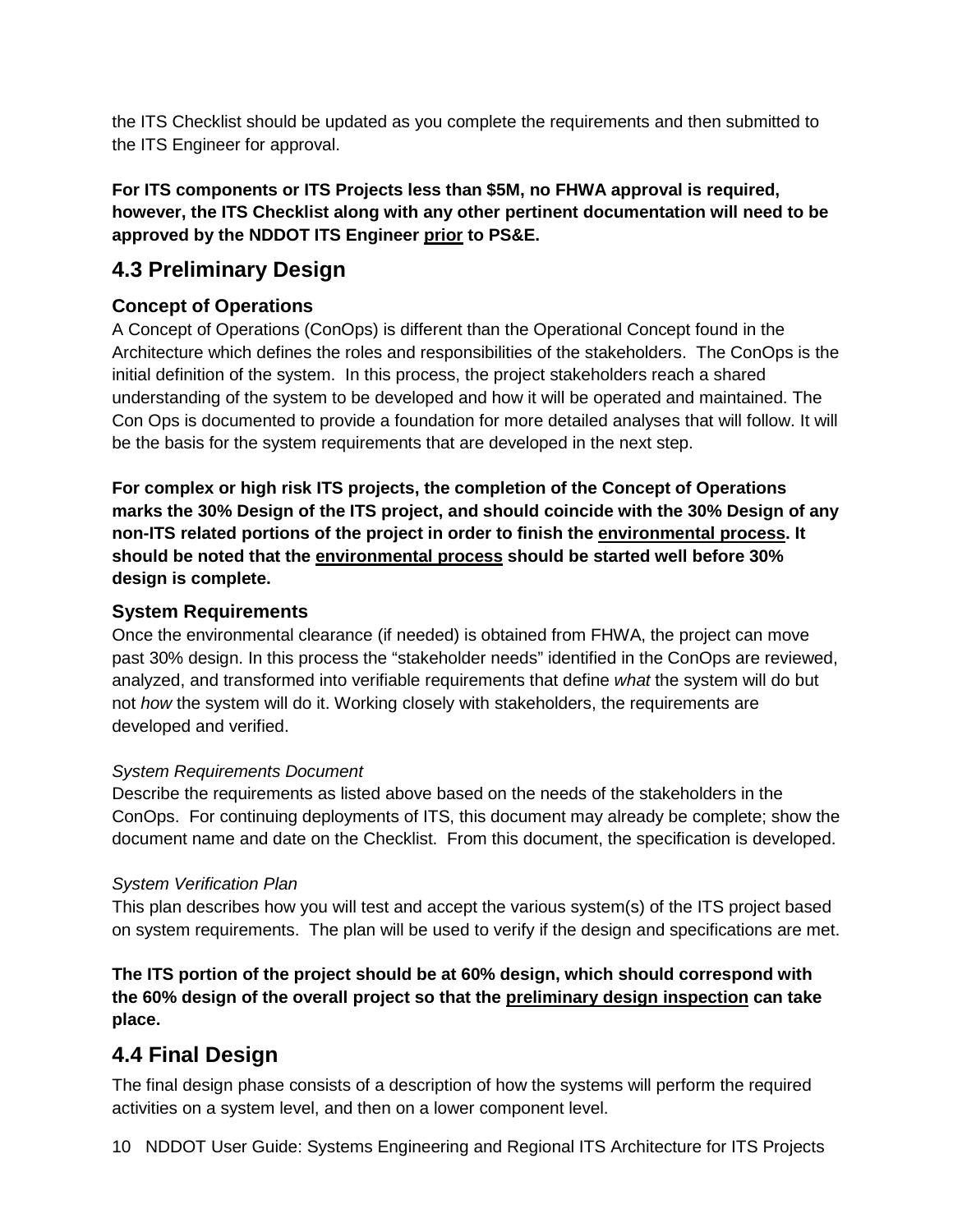#### **High Level and Low Level Design**

A system design is created based on the "System Requirements" which is the high-level design that defines the overall framework for the system. Subsystems of the system are identified and decomposed further into components. Requirements are allocated to the system components, and interfaces are specified in detail. Detailed specifications are created for the hardware and software components to be developed, and final product selections are made for Commercial Off-The-Shelf (COTS) components.

#### *High-Level Design*

Define the overall structure of the ITS project; i.e. project level architecture. System level requirements are further defined and allocated/assigned to the sub-systems of the hardware, software, database, and people.

#### *Detailed Design*

The complete specification of the hardware and software, and communications components, defining how the components will be developed to meet the system requirements (detailed enough to write the software).

#### *Integration Plans*

Detail how the system will be built or put together. The components (hardware, software, database elements, firmware and/or processes) are designed by the component specialists to create specifications which will be used to procure or build the components. This is where any COTS hardware and/or software are also specified.

#### *Verification Plans*

Detail how the subsystems and individual components will be tested and accepted. (Not required for COTS unless COTS is customized/modified. However, other testing may be required for COTS to ensure compatibility for integration; i.e. NTCIP Testing.)

These designs and plans must be completed and incorporated into the final design inspection, and before the **PS&E** package is delivered.

### **5.5 Construction and Inspections**

Once the PS&E package is complete, the project shall follow the normal procedures for letting and awarding of a project. Then, construction of the project will commence. Compared with traditional construction projects, ITS projects have additional steps designed to catch problems early in the construction phase. Components are tested before they are assembled into subsystems; subsystems are tested before assembling full systems.

#### **Unit Testing, Subsystem, and System Verification**

Hardware and software solutions are created for the components identified in the system design. Part of the solution may require custom hardware and/or software development, and part may be implemented with COTS items, customized/modified as needed to meet the design specifications. The components are tested and delivered ready for integration and installation.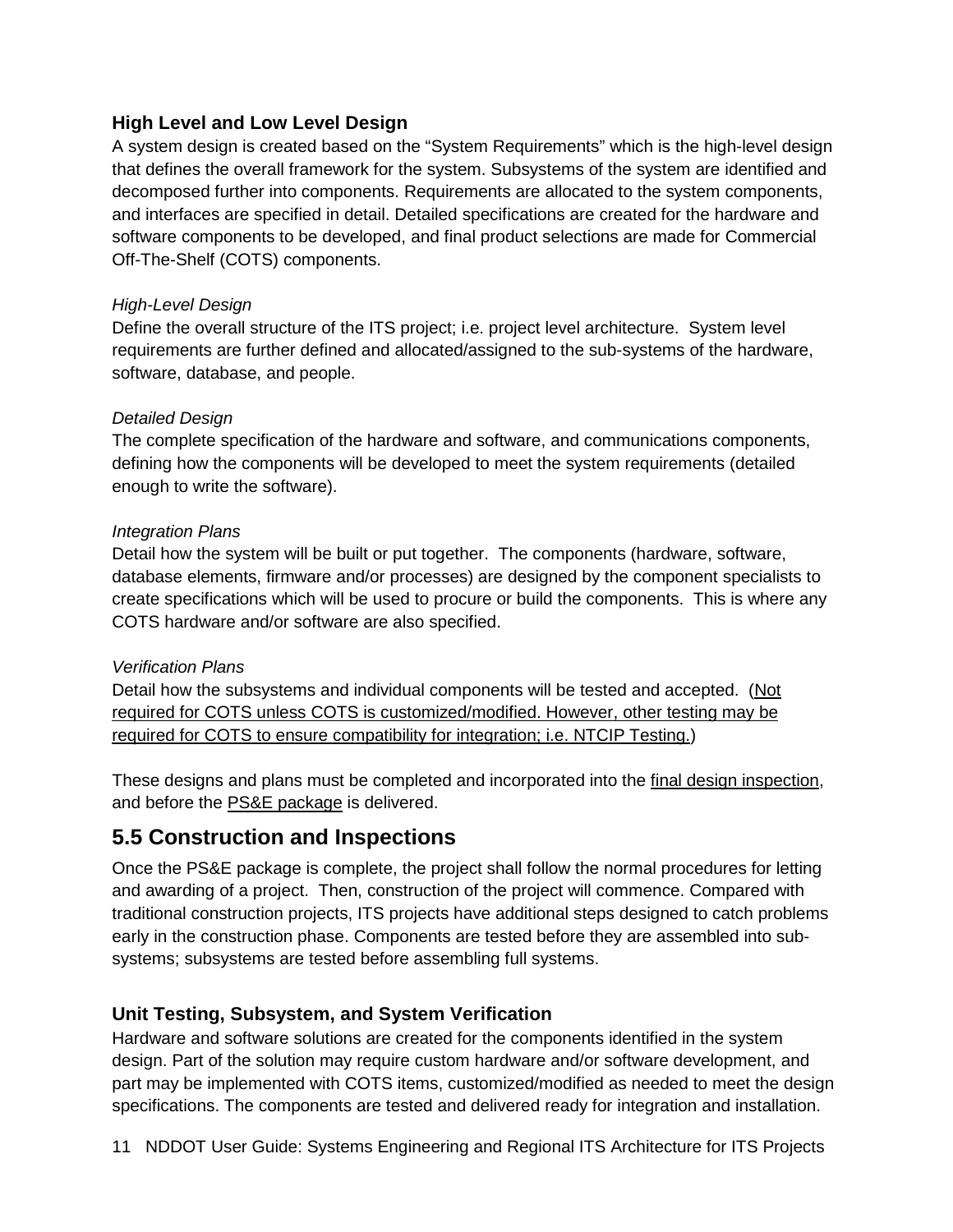The software and hardware components are individually verified and then integrated to produce higher-level assemblies or subsystems. These assemblies are also individually verified before being integrated with others to produce yet larger assemblies, until the complete system has been integrated and verified. The Verification Plan developed during the Requirements/Detailed Design processes is used for verification of the system.

The system is installed in the operational environment and transferred from the project development team to the organization that will own and operate it. The transfer also includes support equipment, documentation, operator training, and other enabling products that support ongoing system operation and maintenance. Acceptance tests are conducted to confirm that the system performs as intended in the operational environment.

# **4.6 Project Closeout / O&M**

It is important that the NDDOT ITS Architecture remain accurate and current as ITS projects are planned, designed and implemented. The following activities ensure that the NDDOT ITS Architecture is updated periodically.

#### **System Validation**

After the ITS system has passed system verification and is installed in the operational environment, the system owner/operator (whether the state DOT, a local agency, or another entity), runs its own set of tests to make sure that the deployed system meets the original needs identified in the Concept of Operations. System Validation must be completed and documented before you Accept Construction for the project.

#### **Operations & Maintenance**

After the initial deployment and system acceptance, the system moves into Operations & Maintenance (O & M) phase, where the system will carry out the intended operations for which it was designed. During the O & M, routine maintenance is performed as well as staff training. O & M is the longest phase (may continue for decades) of the system engineering process, extending through the evolution of the system and ends when the system is retired or replaced.

#### **It is important that there are adequate resources to carry out the needed O & M activities; otherwise, the life of the system could be significantly shortened due to neglect. This is covered during the ConOps phase of the Systems Engineering process.**

During O & M of the ITS system, it is periodically assessed to determine its efficiency. If the cost to operate and maintain the system exceeds the cost to develop a new ITS system, the existing system becomes a candidate for replacement. A system retirement plan will be generated to retire the existing system.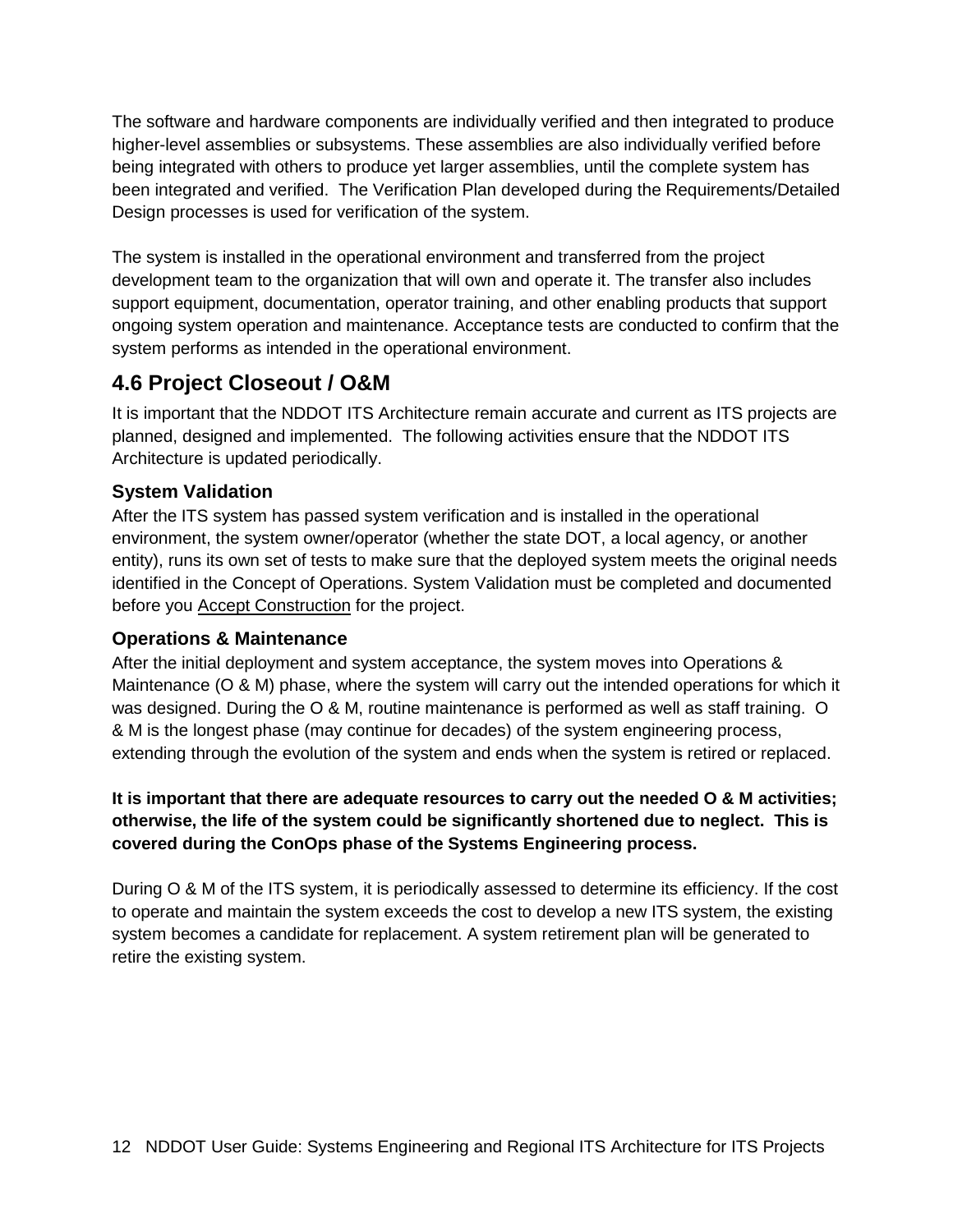# **Appendix A: ITS Elements Table**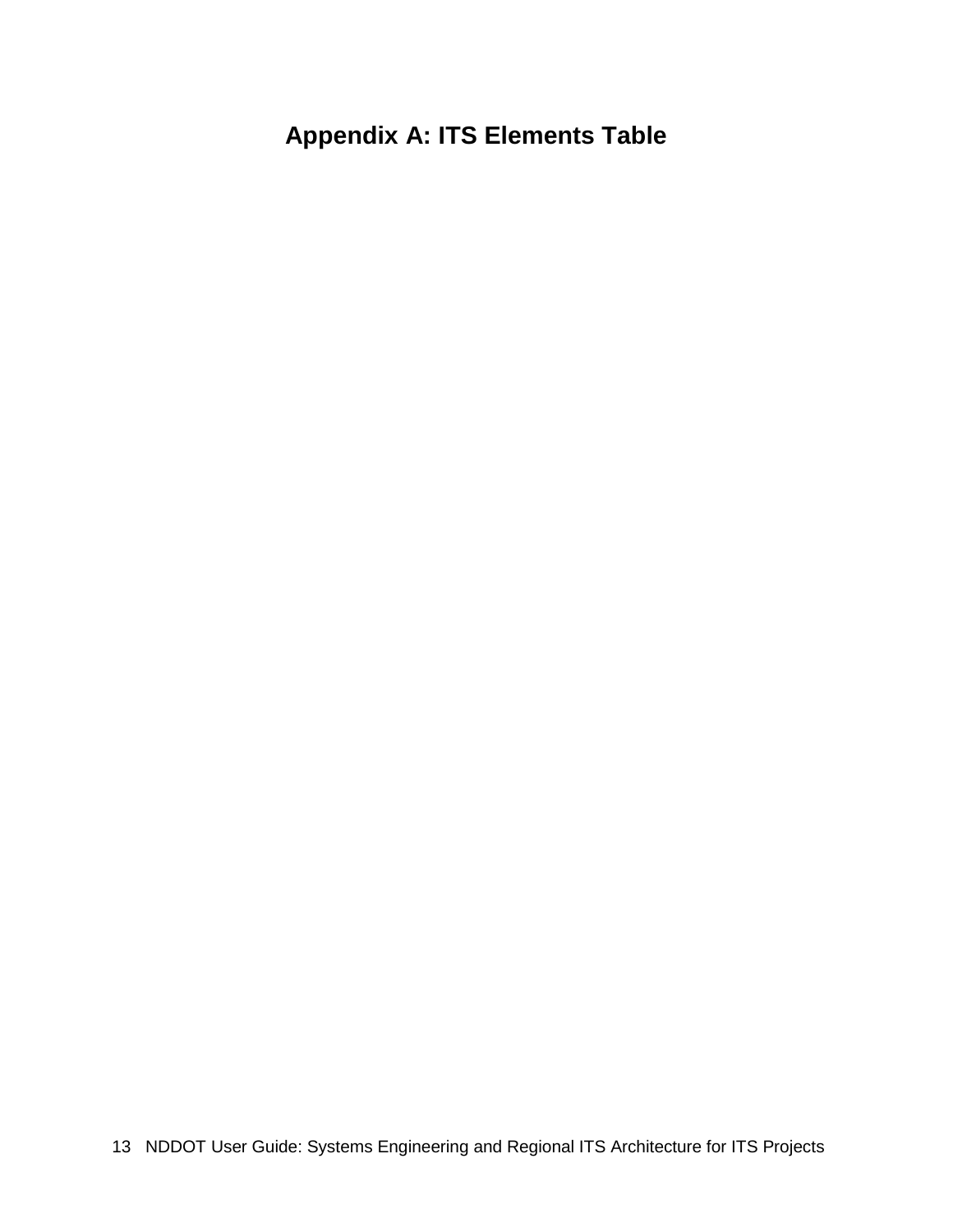| <b>ITS ELEMENT</b>                       | <b>ITS PROGRAM AREA</b>              | <b>ITS SYSTEM MANAGER</b>                                                       |
|------------------------------------------|--------------------------------------|---------------------------------------------------------------------------------|
| Animal/Vehicle Warning System            | <b>Crash Prevention &amp; Safety</b> | <b>District Traffic Manager</b>                                                 |
| Archived Data Management                 | <b>Information Management</b>        | CO Traffic Data Manager                                                         |
|                                          | <b>Internal Operations</b>           |                                                                                 |
| <b>Automated Anti-Icing System</b>       | Road Weather Management              | District Maintenance Coordinator/Supervisor                                     |
| Automated Pedestrian Detection System    | <b>Crash Prevention &amp; Safety</b> | <b>District Traffic Manager</b>                                                 |
| Automated Work Zone Safety System        | <b>Crash Prevention &amp; Safety</b> | <b>District Construction</b>                                                    |
|                                          | Roadway Operations & Maintenance     |                                                                                 |
| Automated Vehicle Location (AVL)         | <b>Internal Operations</b>           | District Maintenance Coordinator/Supervisor                                     |
|                                          | Road Weather Management              | <b>CO Maintenance Operations</b>                                                |
|                                          | <b>Commercial Vehicle Operations</b> | MV Coordinator & NDHP CVO                                                       |
| <b>Bridge Scour Detection System</b>     | <b>Internal Operations</b>           | Hydraulics Engineer (Bridge)                                                    |
| CCTV & Video Imaging                     | <b>Freeway Management</b>            | <b>District Traffic Manager</b>                                                 |
|                                          | <b>Arterial Management</b>           | District Maintenance Coordinator/Supervisor                                     |
|                                          | Road Weather Management              |                                                                                 |
|                                          | <b>Traffic Incident Management</b>   |                                                                                 |
| <b>Crash Data Reporting</b>              | <b>Internal Operations</b>           | CO Traffic Data Manager                                                         |
| <b>Credentials Administration System</b> | <b>Commercial Vehicle Operations</b> | MV Coordinator & NDHP CVO                                                       |
| <b>Dynamic Message Signs</b>             | <b>Freeway Management</b>            | <b>CO Maintenance Operations</b><br><b>District Traffic Manager</b>             |
|                                          | <b>Arterial Management</b>           |                                                                                 |
|                                          | Roadway Operations & Maintenance     | <b>State Traffic Manager</b>                                                    |
|                                          | Road Weather Management              |                                                                                 |
|                                          | <b>Traveler Information</b>          |                                                                                 |
| <b>Electronic Screening</b>              | <b>Commercial Vehicle Operations</b> | MV Coordinator & NDHP CVO                                                       |
| Emergency/Incident Mgt. System           | <b>Traffic Incident Management</b>   | District and State Traffic Manager                                              |
| <b>Environmental Sensors</b>             | Road Weather Management              | District Maintenance Coordinator/Supervisor<br><b>CO Maintenance Operations</b> |
|                                          | <b>Traveler Information</b>          |                                                                                 |
|                                          | <b>Internal Operations</b>           |                                                                                 |
| Freight Management System                | <b>Commercial Vehicle Operations</b> | MV Coordinator & NDHP CVO                                                       |
| <b>Fleet Management System</b>           | <b>Internal Operations</b>           | <b>State Fleet Coordinator</b>                                                  |
|                                          |                                      | <b>CO Maintenance Operations</b>                                                |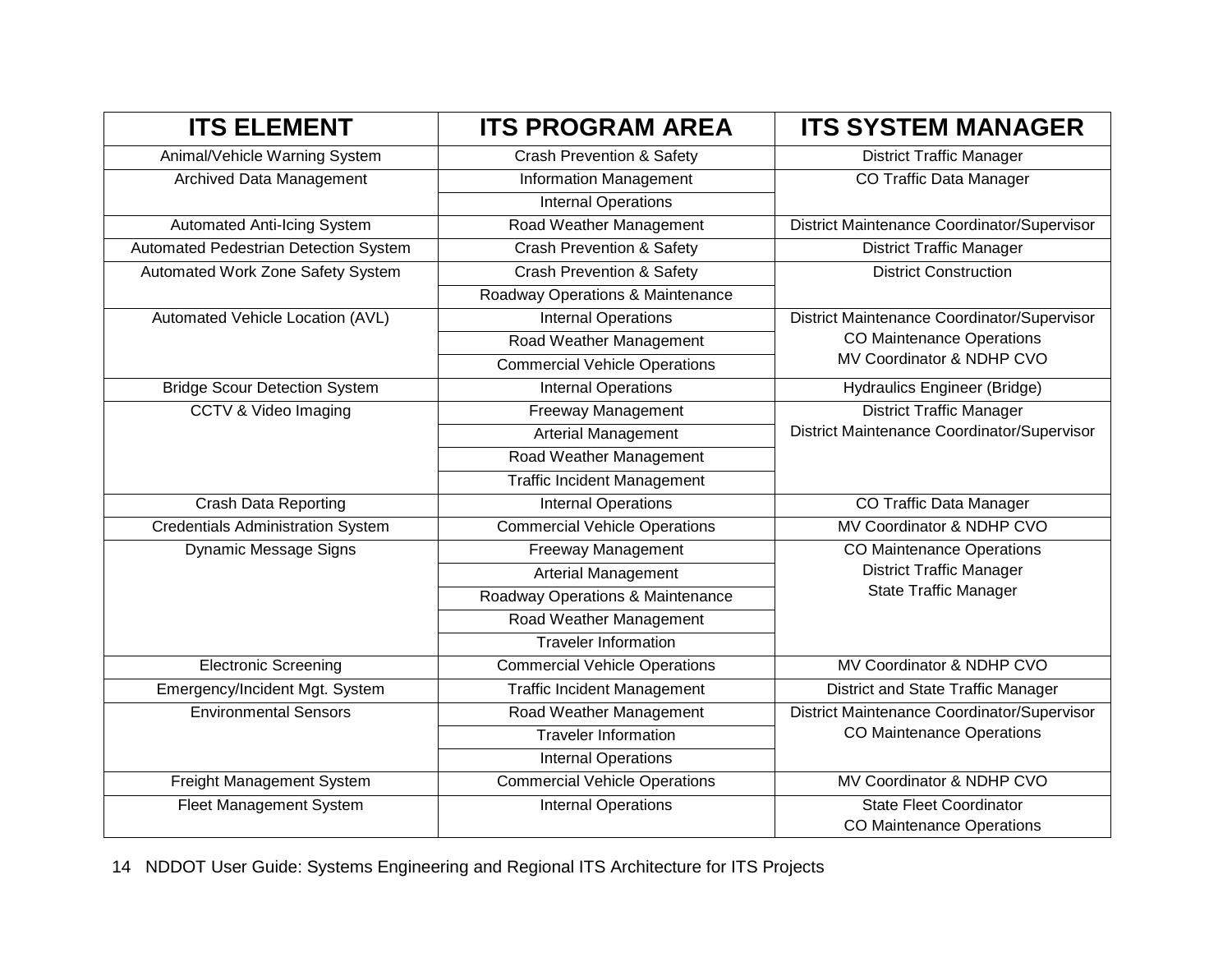| <b>ITS ELEMENT</b>                          | <b>ITS PROGRAM AREA</b>              | <b>ITS SYSTEM MANAGER</b>                   |
|---------------------------------------------|--------------------------------------|---------------------------------------------|
| <b>Grade Crossing Warning System</b>        | <b>Crash Prevention &amp; Safety</b> | <b>District Traffic Manager</b>             |
| Highway Advisory Radio (HAR)                | <b>Traveler Information</b>          | <b>District Traffic Manager</b>             |
|                                             | Freeway Management                   | <b>State Traffic Manager</b>                |
|                                             | <b>Arterial Management</b>           |                                             |
| Infrared Inspection System                  | <b>Commercial Vehicle Operations</b> | MV Coordinator & NDHP CVO                   |
| <b>Intelligent Specialty Vehicle System</b> | Road Weather Management              | District Maintenance Coordinator/Supervisor |
| <b>Interconnecting Traffic Signals</b>      | <b>Crash Prevention &amp; Safety</b> | <b>District Traffic Manager</b>             |
| Land Mobile Radio System                    | <b>Internal Operations</b>           | IT & State ITD                              |
|                                             | Road Weather Management              | District Maintenance Coordinator/Supervisor |
|                                             | Roadway Operations & Maintenance     | <b>District Construction</b>                |
| Low Power FM Radio                          | <b>Traveler Information</b>          | <b>District Traffic Manager</b>             |
| Maintenance Decision Support System         | <b>Internal Operations</b>           | District Maintenance Coordinator/Supervisor |
|                                             | Road Weather Management              | <b>CO Maintenance Operations</b>            |
| Maintenance Management System               | <b>Internal Operations</b>           | <b>CO Maintenance Operations</b>            |
| Major Communications Projects (DSL, Fiber,  | Most ITS Program Areas               | State ITD Director                          |
| Satellite, etc.)                            |                                      |                                             |
| <b>Onboard Safety and Security System</b>   | <b>Commercial Vehicle Operations</b> | MV Coordinator & NDHP CVO                   |
| Over Height Warning System                  | <b>Crash Prevention &amp; Safety</b> | <b>District Traffic Manager</b>             |
|                                             | <b>Commercial Vehicle Operations</b> | MV Coordinator & NDHP CVO                   |
| Roadway Signal Priority                     | <b>Crash Prevention &amp; Safety</b> | <b>District Traffic Manager</b>             |
| Safety Information Exchange                 | <b>Commercial Vehicle Operations</b> | MV Coordinator & NDHP CVO                   |
| <b>Signal Control System</b>                | <b>Crash Prevention &amp; Safety</b> | <b>District Traffic Manager</b>             |
| Signal Pre-emption System                   | <b>Crash Prevention &amp; Safety</b> | <b>District Traffic Manager</b>             |
|                                             |                                      | <b>State Traffic Manager</b>                |
| <b>Temperature Data Probe</b>               | Road Weather Management              | District Maintenance Coordinator/Supervisor |
|                                             |                                      | <b>CO Maintenance Operations</b>            |
| <b>Traffic Detectors/Sensors</b>            | Crash Prevention & Safety            | <b>District Traffic Manager</b>             |
|                                             | <b>Freeway Management</b>            | <b>State Traffic Manager</b>                |
|                                             | <b>Arterial Management</b>           |                                             |